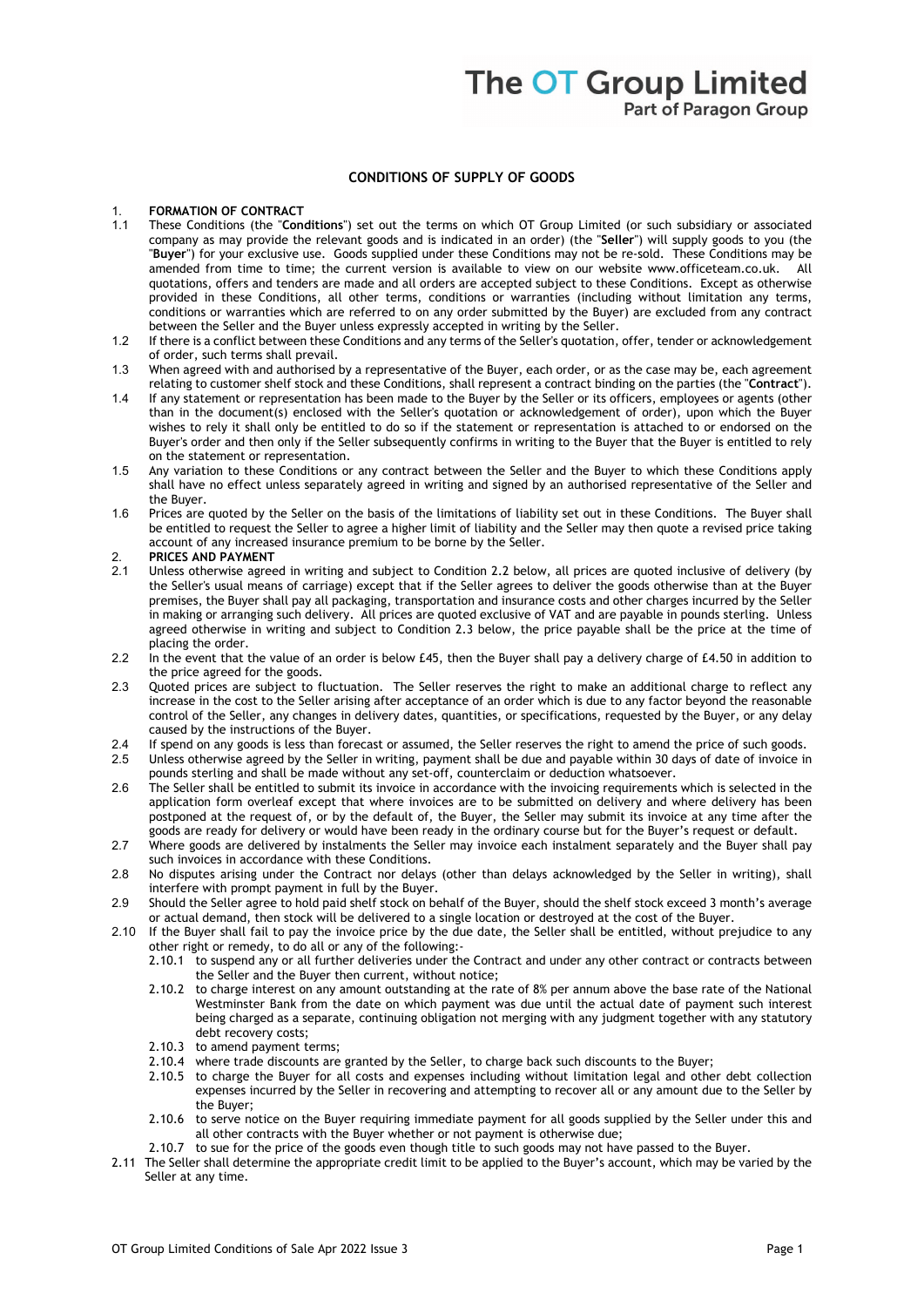## 3. **DELIVERY**

- Delivery of the goods shall occur when the goods arrive at the Buyer's premises (as specified and agreed between the parties in an order) or if agreed by the Seller in writing, at such place as is specified by the Buyer.
- 3.2 The Buyer shall have no right to damages or to cancel the Contract for failure for any cause to meet any delivery time stated nor shall the Buyer be entitled to make, or to purport to make, time for delivery of the essence of the Contract.
- 3.3 Any date which is given or agreed for delivery shall in every case be dependent upon prompt receipt of all necessary information, final instructions or approvals from the Buyer.
- 3.4 Failure by the Buyer to take delivery of any one or more instalments of goods delivered in accordance with the Contract shall entitle the Seller to treat the Contract as repudiated by the Buyer either in whole or in part.
- 3.5 The Seller will endeavour to comply with reasonable requests by the Buyer for postponement of delivery of the goods but shall be under no obligation to do so. Where delivery is postponed, otherwise than due to default by the Seller then, without prejudice to all other rights and remedies available to the Seller, the Buyer shall pay all costs and expenses, including a reasonable charge for storage insurance and transportation so occasioned.

## 4. **RISK AND TITLE**

- Subject to Condition 3.5 above, risk shall pass to the Buyer (so that the Buyer is then responsible for all loss or deterioration of the goods or for any damage occurring) at the time when the goods arrive at the place for delivery.
- 4.2 Title to the goods shall only pass to the Buyer if the Buyer has paid to the Seller all sums (including any default interest) due from it to the Seller under this Contract and under all other contracts between the Seller and the Buyer (including any sums due under contracts made after this contract) whether or not the same are immediately payable.
- 4.3 The Seller may recover goods in respect of which title has not passed to the Buyer at any time and the Buyer irrevocably licences the Seller, its officers, employees and agents to enter upon any premises of the Buyer, with or without vehicles, for the purpose either of satisfying itself that Condition 4.4 below is being complied with by the Buyer or of recovering any goods in respect of which title has not passed to the Buyer.
- 4.4 Until title to the goods has passed to the Buyer under these Conditions it shall possess the goods as fiduciary agent and bailee of the Seller. If the Seller so requires, the Buyer shall store the goods separately from other goods and shall ensure that they are clearly identifiable as belonging to the Seller.

## 5. **RETURNS & CANCELLATION**

- Subject to Conditions 5.2, 5.3, 5.4, 5.5 and 5.6 below, upon cancellation of an order, the Seller may issue a credit note to the full value of the items which are cancelled. A credit note which is issued pursuant to this Clause 5.1 shall be valid for three months from the date of issue.
- 5.2 The Seller cannot issue credit notes for goods which have been used, are perishable including without limitation foods items, special order, bespoke items, postage stamps, printed items, furniture, goods being delivered direct from a third party supplier, or goods which have had their packaging damaged preventing re-sale.
- 5.3 Orders for standard catalogue items may only be cancelled prior to despatch of the goods. Orders for items in clause 5.2, if cancelled, will be chargeable in full, together with any handling charges and/or collection costs.
- 5.4 Where orders or part orders are cancelled by the Buyer, and the Seller has incurred costs in respect of this order in advance of the date on which the notification of cancellation is received by the Seller, these costs will be met by the Buyer. In such an event, the Seller shall inform the Buyer of the cost immediately and will invoice the Buyer for the amount incurred.
- 5.5 Credit notes for faulty or damaged goods shall be subject to the terms of clause 8.<br>5.6 Subject to Condition 5.2, should the Buver wish to return goods, within 30 davi
- 5.6 Subject to Condition 5.2, should the Buyer wish to return goods, within 30 days of purchase, which are no longer required, but not faulty or damaged, and are in original packaging, charges will apply - £3.50 per item, or £25 per item for furniture.

## 6. **VARIATIONS**

- 6.1 No variations to the goods required by the Buyer shall be binding on the Seller unless agreed by the Seller and the Buyer in writing, including, as part of such agreement, any change to the Contract price or reimbursement of the Seller's costs (in relation to bespoke goods) arising in consequence of the variation to the goods. Any reduction in order quantity or goods returned pursuant to this Condition will be subject to a handling charge of 10% of the invoiced value of the goods or £5, whichever is greater, together with delivery charges and refurbishing works where applicable.
- 6.2 If the Seller agrees to any such variation, prior to any goods being delivered any dates quoted for delivery shall be extended accordingly.

# 7. **SPECIFICATION**

- The Seller reserves the right to alter the dimensions or composition of the goods supplied to conform to applicable standards or laws or otherwise within reasonable limits having regard to the nature of the goods.
- 7.2 The information contained in the advertising, sales and technical literature issued by the Seller may be relied upon to be accurate in the exact circumstances in which it is expressed. Otherwise any illustrations, performance details, examples of installations and methods of assembly and all other technical data in such literature are based on experience and upon trials under test conditions and are provided for general guidance only. No such information or data shall form part of the Contract unless the Buyer shall have complied with Condition 1.4 relating to statements and representations and the Seller shall have given the confirmation referred to in that Condition.

### 8. **SHORTAGES AND DEFECTS APPARENT ON INSPECTION**

- 8.1 The Buyer shall only be entitled to claim (and then subject to Conditions 10 and 11) for shortages or defects in the goods as supplied which are apparent on visual inspection if:-<br>8.1.1 the Buver inspects the section of the substitution of the Buver inspected the section of
	- the Buyer inspects the goods and specifies in writing the shortage or defect within four days following the date of their arrival at its premises or other agreed destination; and
	- 8.1.2 the Seller is given an opportunity to inspect the goods and investigate any complaint before any use of or alteration to or interference with the goods.
- 8.2 If a complaint is not made to the Seller as provided in this Condition 8, the goods shall be deemed to be in all respects in accordance with the Contract (subject only to Condition 9) and the Buyer shall be bound to pay for the same accordingly.

## 9. **DEFECTS NOT APPARENT ON INSPECTION**<br>9.1 The Buyer shall only be entitled to claim (i)

The Buyer shall only be entitled to claim (and then subject to Conditions 10 and 11) in respect of defects in the goods supplied which are not apparent on visual inspection at the time of delivery, if:-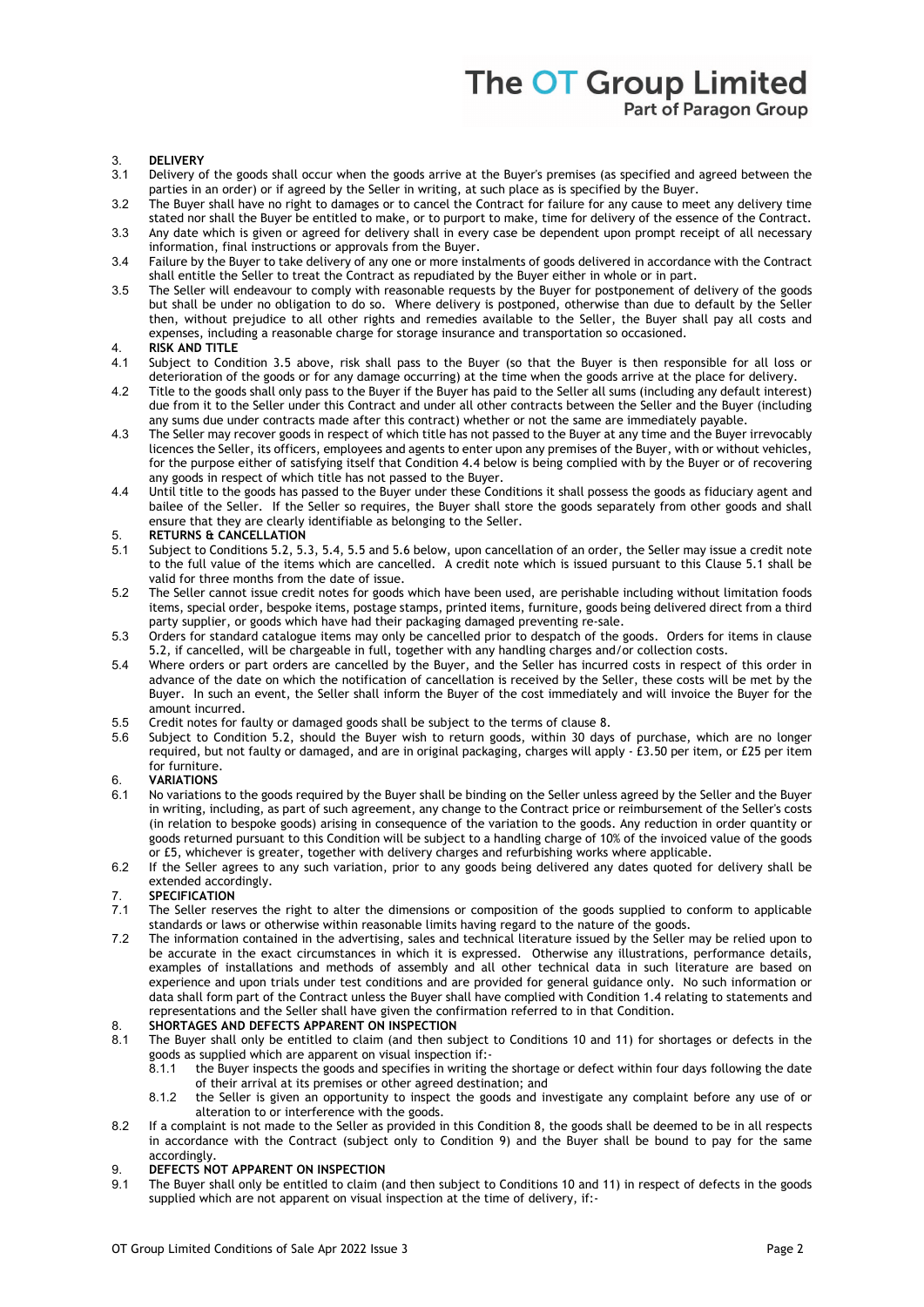- 9.1.1 a written complaint is sent to the Seller as soon as reasonably practicable after the defect is discovered and subsequently no use is made of the goods or alteration or interference made to or with the goods before the Seller is given an opportunity to inspect the goods in accordance with Condition 9.4; and
- 9.1.2 the complaint is sent within 1 month of the date of delivery of the goods or, in the case of an item not manufactured by the Seller, within the guarantee period specified by the manufacturer of such item.
- 9.2 The Buyer shall not be entitled to claim in respect of any repairs or alterations undertaken by the Buyer without the prior specific written consent of the Seller nor in respect of any defect arising by reason of fair wear and tear or damage due to accident, neglect or misuse nor in respect of any goods to which alterations have been made without such consent or to which replacement parts not supplied by the Seller have been fitted.
- 9.3 The Seller shall not be liable for (and the Buyer shall indemnify the Seller against claims arising from) loss or damage suffered by reason of use of the goods after the Buyer becomes aware of a defect or after circumstances have occurred which should reasonably have indicated to the Buyer the existence of a defect.
- 9.4 The Seller may within 15 days of receiving a written complaint (or 28 days where the goods are situated outside the United Kingdom) inspect the goods and the Buyer, if so required by the Seller, shall take all steps necessary to enable it to do so.

### 10. **GUARANTEE**

- 10.1 Except as otherwise provided in these conditions, Sections 13 to 15 of the Sale of Goods Act 1979 are to be implied into the Contract.
- 10.2 If the condition of the goods is such as might or would (subject to these conditions) entitle the Buyer to claim damages, to repudiate the Contract or to reject the goods the Buyer shall not then do so but shall first ask the Seller to issue a credit note, or repair or supply satisfactory substitute goods and the Seller shall then be entitled at its option to issue a credit note (in which event the credit note shall be valid for three months from its date of issue (or such longer period as may be agreed by the Seller in writing) and shall amount to the full value of the goods concerned (or in the case of short deliveries, for the value of the goods not delivered)), or repair or take back the defective goods and to supply satisfactory substitute goods free of cost and within a reasonable time or to repay the price of the goods in respect of which the complaint is made in full settlement of any claim.
- 10.3 Where costs are incurred in returning the goods under Condition 10.2 to the Seller these shall be met solely by the Buyer.
- 10.4 If the Seller does so issue a credit note or repair the goods or supply satisfactory substitute goods or effect repayment under Condition 10.2, the Buyer shall be bound to accept such credit note, repaired or substituted goods or repayment and the Seller shall be under no liability in respect of any loss or damage of whatever nature arising from the initial delivery of the defective goods or from the delay before the defective goods are repaired or the substitute goods are delivered or the repayment is effected.
- 10.5 In the case of goods not manufactured by the Seller:-
	- 10.5.1 the Seller gives no assurance or guarantee that the sale or use of the goods will not infringe the patent, copyright or other industrial property rights of any other person, firm or company; and
	- 10.5.2 the obligations of the Seller relating to defects in such goods are limited to the guarantee (if any) which the Seller receives from the manufacturer or supplier of such goods.
- 11. **EXCLUSION OF LIABILITY**
- 11.1 Nothing in these Conditions or in any Contract excludes or limits the liability of the Seller for death or personal injury caused by the Seller's negligence, or for fraud or fraudulent misrepresentation.
- 11.2 Subject to Condition 11.1: a) the Seller's total liability in contract, tort (including negligence or breach of statutory duty) or otherwise arising in connection with the supply of the goods hereunder shall not exceed the value of the order pursuant to which the goods are supplied; and b) in no circumstances whatsoever shall the Seller be liable to the Buyer in contract, tort (including negligence and breach of statutory duty) or otherwise for any loss of profits, goodwill or business opportunity (whether direct or indirect) or for any indirect, special or consequential loss (whether or not reasonably foreseeable and even if the Seller had been advised of the possibility of the Buyer incurring the same).

## 12. **INTELLECTUAL PROPERTY RIGHTS**

- 12.1 All claims for alleged infringement of patents, trade marks, registered designs, design right or copyright received by the Buyer relating to the goods must be notified immediately to the Seller. If requested by the Seller, the Seller shall be entitled to have conduct of any proceedings relating to any such claim in such manner as the Seller thinks fit and the Buyer will provide to the Seller such reasonable assistance as the Seller may request. The cost of any such proceedings will be borne by the Seller.
- 13. **CUSTOMER'S DRAWINGS**
- 13.1 The Buyer shall be solely responsible for ensuring that all drawings, information, advice and recommendations given to the Seller, either directly or indirectly by the Buyer or by the Buyer's consultants or advisers, are accurate, correct and suitable unless, and then only to the extent that, the Seller agrees in writing signed by a director or other authorised representative to accept responsibility.
- 13.2 The Buyer shall indemnify the Seller from and against all actions, claims, costs and proceedings which arise due to the manufacture or supply of goods by the Seller being in accordance with drawings or specifications provided by the Buyer if such drawings or specifications are inaccurate or contain design defects or if they infringe or are alleged to infringe a patent, copyright, registered design, design right or design copyright or other right of any third party.
- 14. **INSOLVENCY**

Either party may terminate the Contract with immediate effect by notice to the other if the other shall become "Insolvent". A party shall be "Insolvent" if any encumbrancer takes possession of or a receiver or administrative receiver is appointed over any of its property or assets or if it makes any voluntary arrangement with its creditors or becomes subject to an administration order or has an administrator appointed or goes into liquidation or anything analogous to any of the foregoing under the law of any jurisdiction occurs in relation to it or if it ceases or threatens to cease to carry on business.

### 15. **FORCE MAJEURE**

The Seller shall be under no liability for any failure to perform any of its obligations under the Contract if and to the extent that the failure is caused by act of God, governmental restriction, condition or control or by reason of any act